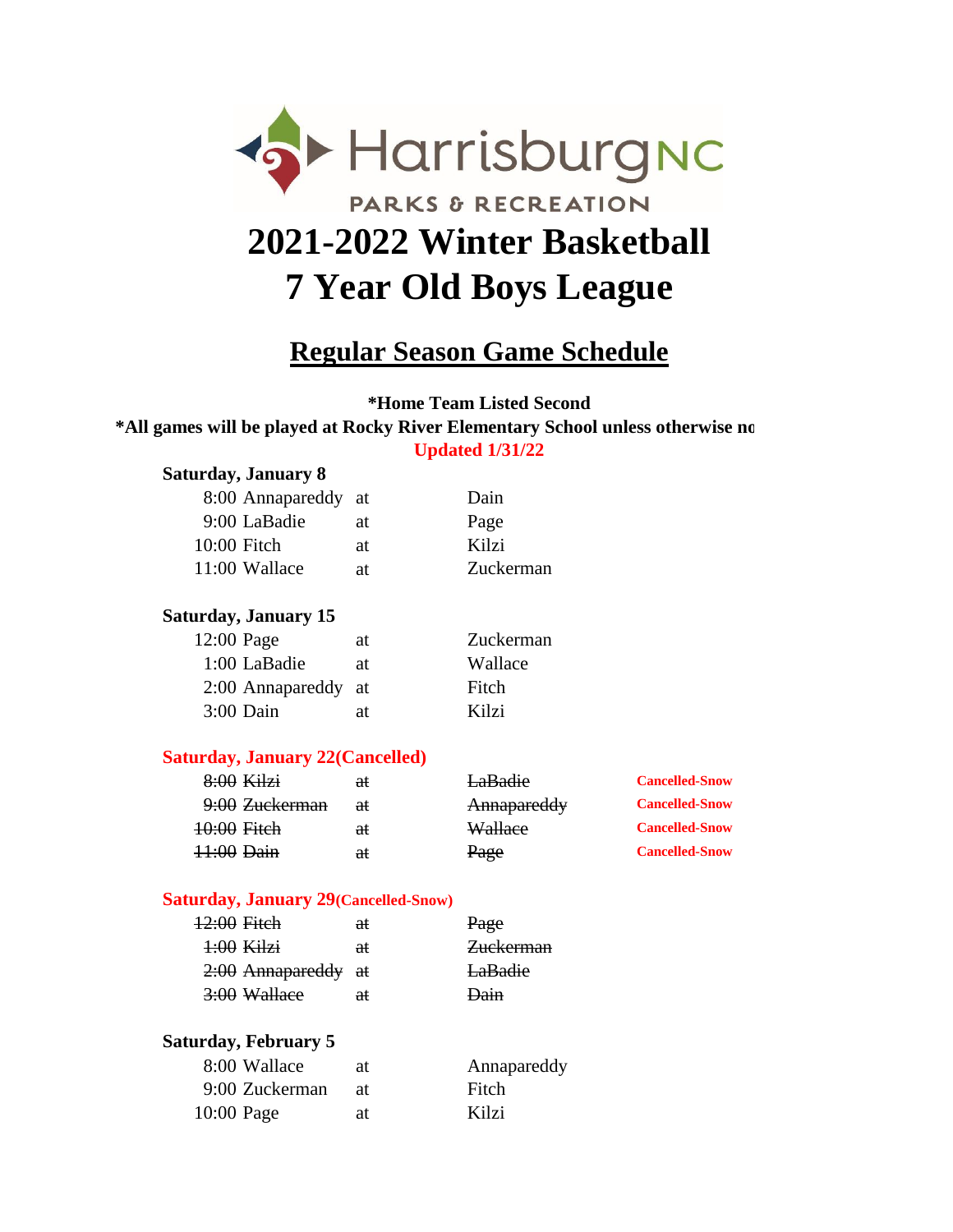|                           | 11:00 LaBadie                                 | at | Dain        |
|---------------------------|-----------------------------------------------|----|-------------|
|                           |                                               |    |             |
|                           | <b>Saturday, February 12</b>                  |    |             |
| 12:00 Dain                |                                               | at | Fitch       |
|                           | 1:00 Zuckerman                                | at | LaBadie     |
| 2:00 Kilzi                |                                               | at | Annapareddy |
| $3:00$ Page               |                                               | at | Wallace     |
|                           | <b>Saturday, February 19</b>                  |    |             |
|                           | 8:00 Wallace                                  | at | Kilzi       |
|                           | 9:00 Annapareddy                              | at | Page        |
| 10:00 Dain                |                                               | at | Zuckerman   |
| 11:00 Fitch               |                                               | at | LaBadie     |
|                           |                                               |    |             |
|                           | <b>Saturday, February 26</b>                  |    |             |
|                           | 12:00 Zuckerman                               | at | Wallace     |
| 1:00 Page                 |                                               | at | LaBadie     |
| 2:00 Kilzi                |                                               | at | Fitch       |
| 3:00 Dain                 |                                               | at | Annapareddy |
|                           |                                               |    |             |
| <b>Saturday, March 5</b>  |                                               |    |             |
| 8:00 Fitch                |                                               | at | Annapareddy |
| 9:00 Kilzi                |                                               | at | Dain        |
|                           | 10:00 Wallace                                 | at | LaBadie     |
|                           | 11:00 Zuckerman                               | at | Page        |
|                           |                                               |    |             |
| <b>Saturday, March 12</b> |                                               |    |             |
| 12:00 Page                |                                               | at | Dain        |
|                           | 1:00 Wallace                                  | at | Fitch       |
|                           | 2:00 Annapareddy at                           |    | Zuckerman   |
|                           | 3:00 LaBadie                                  | at | Kilzi       |
|                           |                                               |    |             |
|                           | <b>Saturday, March 19 (Make-up from 1/22)</b> |    |             |
| 8:00 Kilzi                |                                               | at | LaBadie     |
|                           | 9:00 Zuckerman                                | at | Annapareddy |
| 10:00 Fitch               |                                               | at | Wallace     |
| 11:00 Dain                |                                               | at | Page        |

## **\*End of Regular Season\* Post Season Tournament to follow**

to our title youth sports sponsor: The Harrisburg Parks and Recreation Department would like to extend a special thank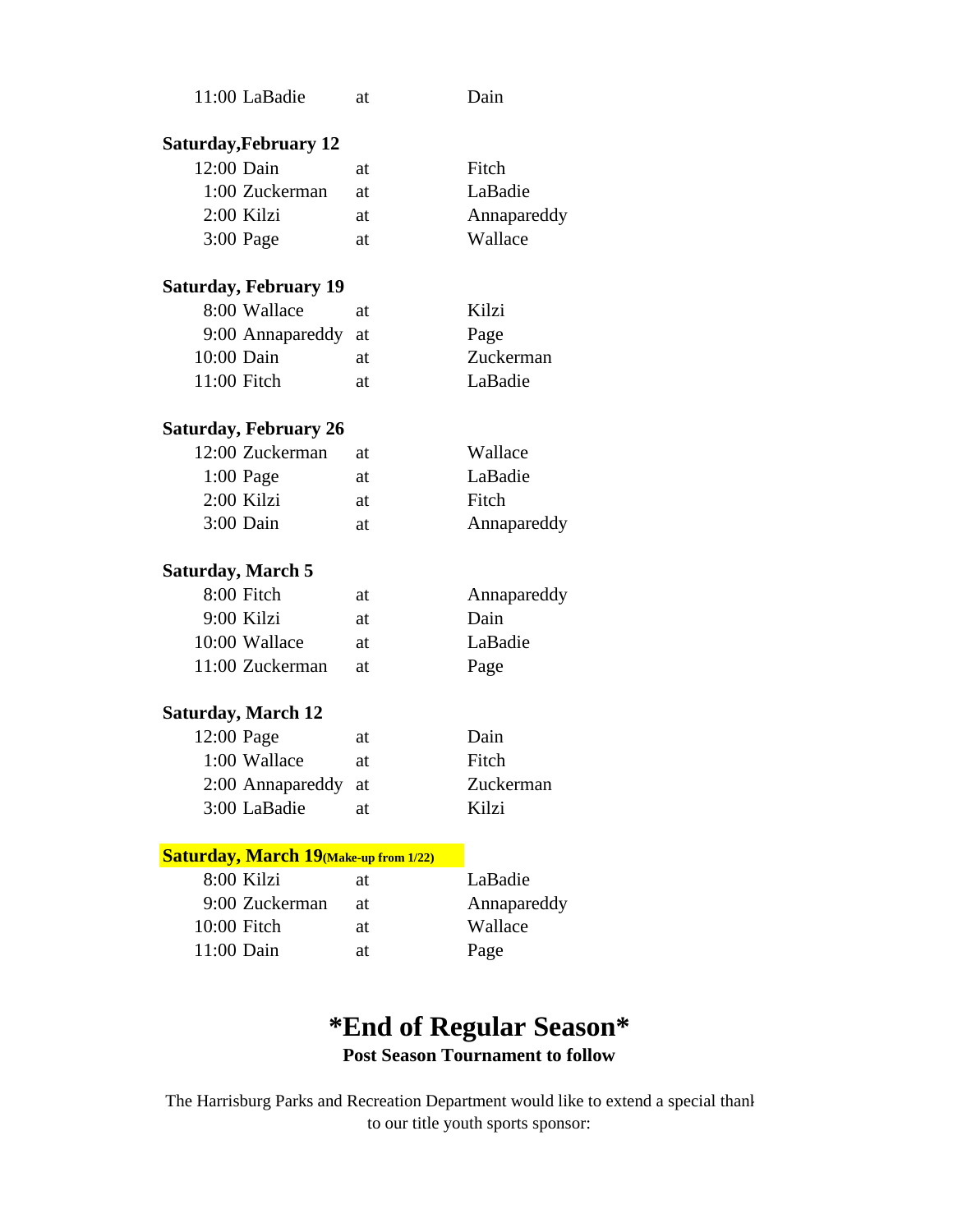**Land O' Frost**



**Great Tasting Lunchmeat**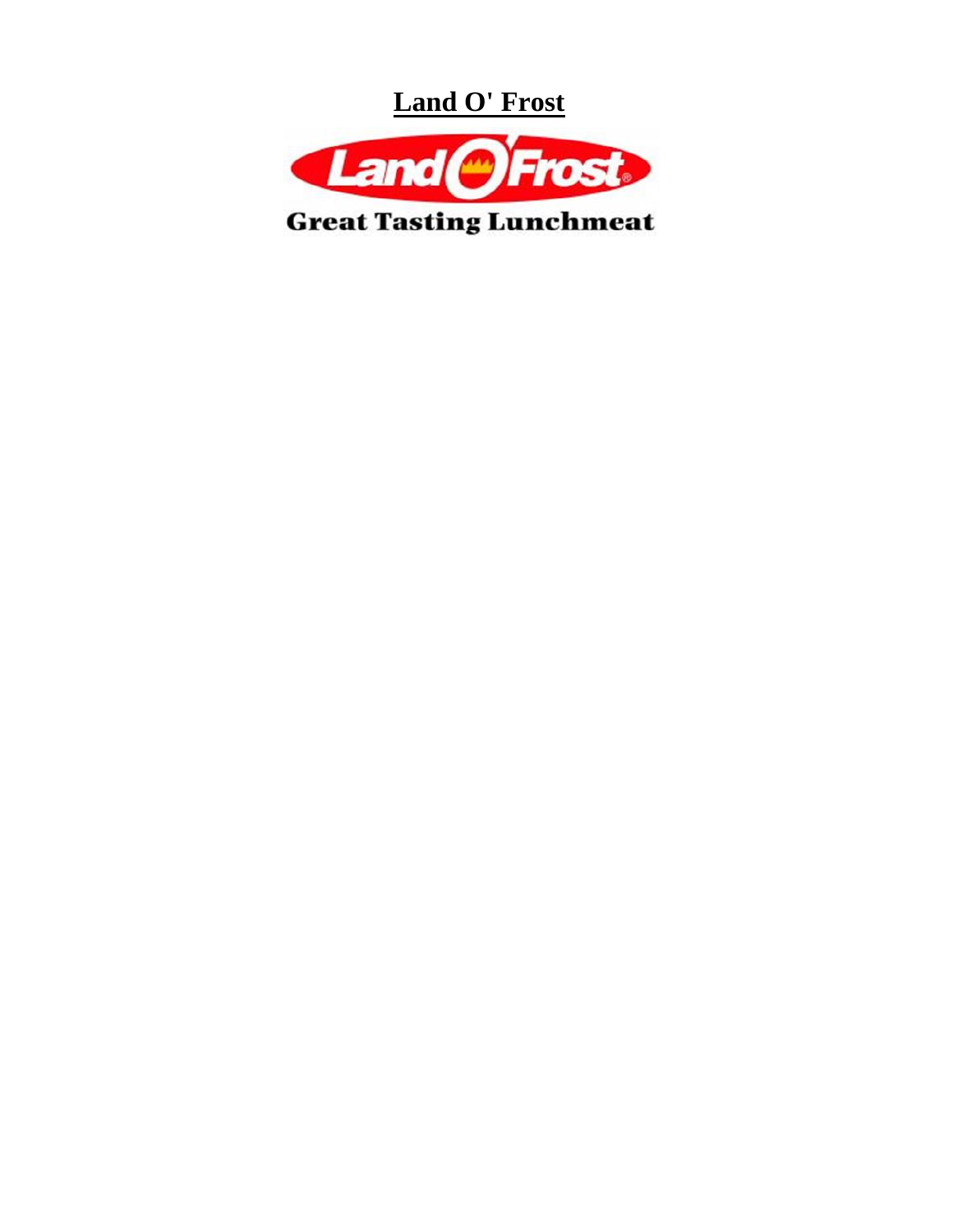ited below<sup>\*</sup>